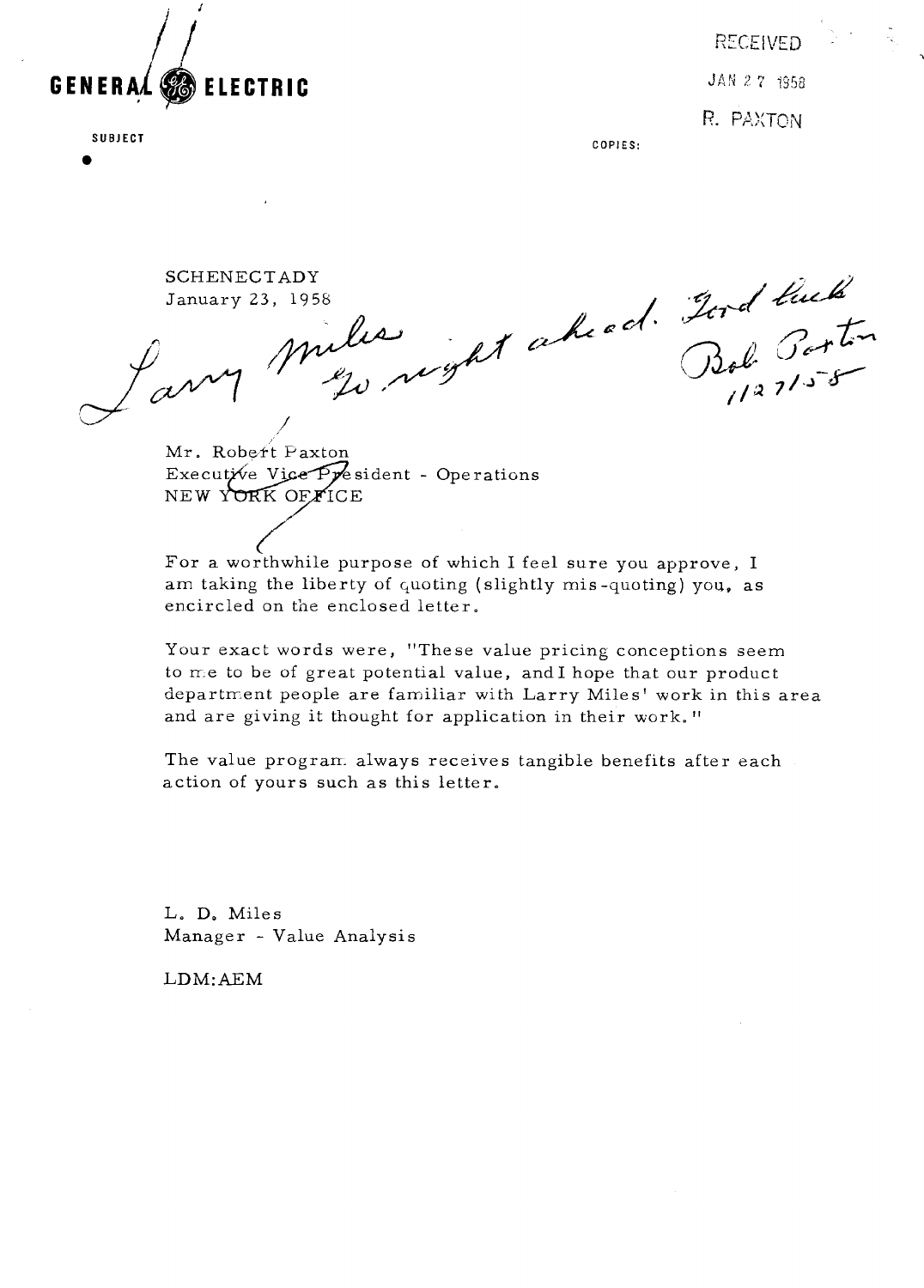

**SUBJECT** 

**a** 

**COPIES:** 

SCHENECTADY, January 24, 1958

TO: Managers To Whom Professional Value Specialists Report

Based upon the latest annual report -- to benefit the average department's income before taxes by about  $$10,000$  requires...

| additional orders of       | \$100,000 |
|----------------------------|-----------|
| additional investment of   | \$100,000 |
| employees working all year | -6        |

An alternate method for securing the \$10, 000 benefit is by the use of highly qualified and well-trained men as Professional Value Specialists. In this case, to secure the  $$10,000$  benefit requires...

| additional orders of       |            |
|----------------------------|------------|
| $\dots$ investment         | negligible |
| employees working all year | 1/20       |

Or, to say it another way, the services of each qualified competent well-trained professional value specialist benefit the department profits about as much as  $$2,000,000$  in new orders... $$2,000,000$  in additional investment...and 60 employees working all year.

Directing this system with such high leverage on profits puts each of us whose decisions control it in a very important spot.

The difference in yield of professional value men varying with their ability and experience is five to one. The difference in yield of average value men depending upon their knowledge of the complete job and the use of all the strengths of the value program is another five to one. Thus in extreme cases, the yield of professional value men varies as much as twenty-five to one, with ten to one not being uncommon. Fortunately General Electric has these benefits sooner than its competitors and will continue to have if we make decisions perceptively and promptly using these valuable skills.

< To quickly add skills and strengths to all of these men, we are planning three days of intense advance training for all value specialists in the company to be in Schenectady on February 24, 25, and 26. This is a re-sharpening of their total job. It is the adding of more techniques and strengths resulting from our Value Research and Value Control Re search programs.